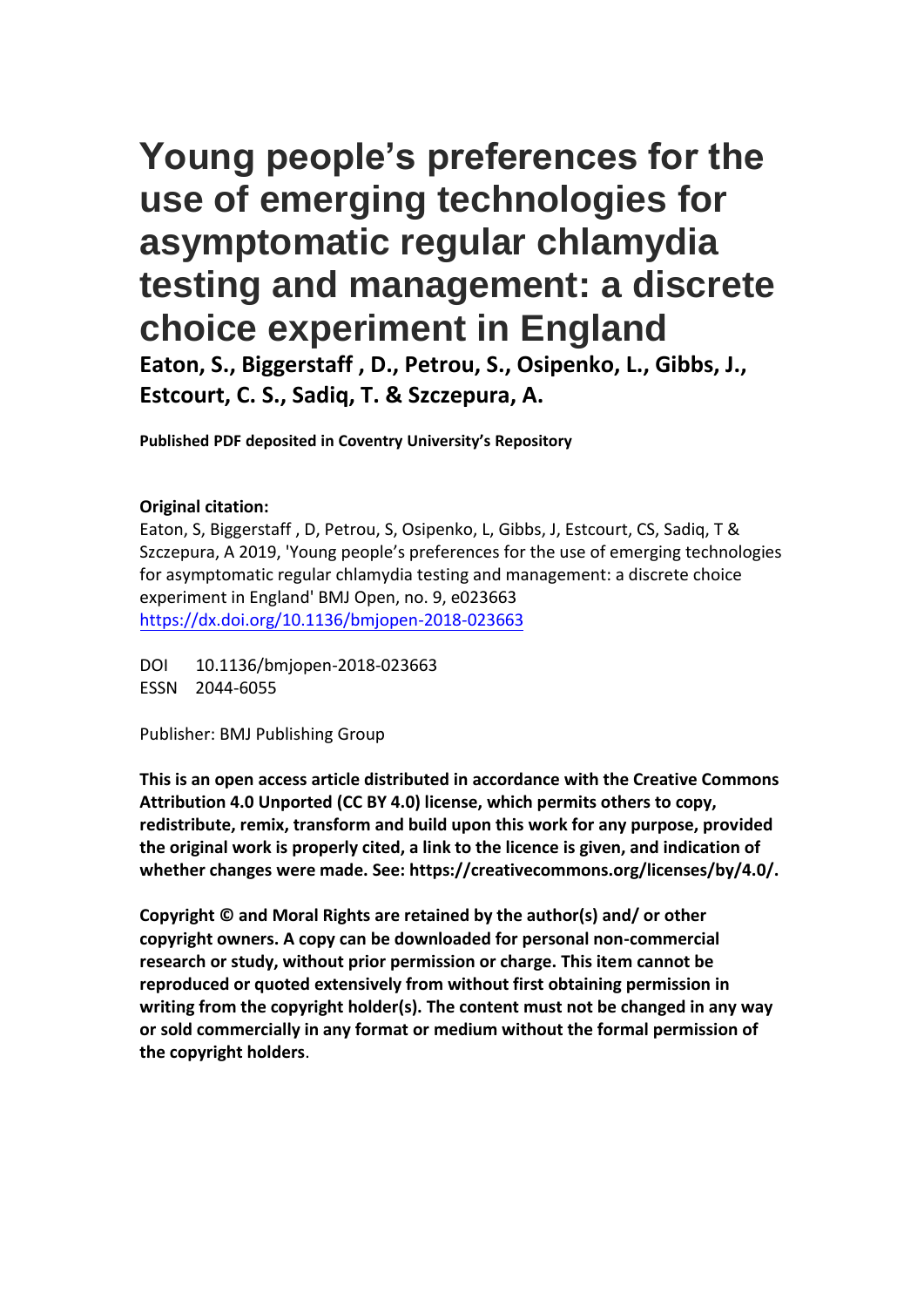# **BMJ Open Young people's preferences for the use of emerging technologies for asymptomatic regular chlamydia testing and management: a discrete choice experiment in England**

Sue Eaton,<sup>1</sup> Deborah Biggerstaff,<sup>1</sup> Stavros Petrou,<sup>1</sup> Leeza Osipenko,<sup>2</sup> Jo Gibbs,<sup>3</sup> Claudia S Estcourt,<sup>4</sup> Tariq Sadiq,<sup>5</sup> Ala Szczepura<sup>6</sup>

#### **ABSTRACT**

**To cite:** Eaton S, Biggerstaff D, Petrou S, *et al*. Young people's preferences for the use of emerging technologies for asymptomatic regular chlamydia testing and management: a discrete choice experiment in England. *BMJ Open* 2019;9:e023663. doi:10.1136/ bmjopen-2018-023663

► Prepublication history and additional material for this paper are available online. To view these files, please visit the journal online [\(http://dx.doi.](http://dx.doi.org/10.1136/bmjopen-2018-023663) [org/10.1136/bmjopen-2018-](http://dx.doi.org/10.1136/bmjopen-2018-023663) [023663\)](http://dx.doi.org/10.1136/bmjopen-2018-023663).

Received 14 May 2018 Revised 30 October 2018 Accepted 5 November 2018



© Author(s) (or their employer(s)) 2019. Re-use permitted under CC BY. Published by BMJ.

For numbered affiliations see end of article.

Correspondence to Professor Ala Szczepura; ala.szczepura@coventry.ac.uk

**Objective** To undertake a comprehensive assessment of the strength of preferences among young people for attributes of emerging technologies for testing and treatment of asymptomatic chlamydia.

Design Discrete choice experiment (DCE) with sequential mixed methods design. A staged approach to selection of attributes/levels included two literature reviews, focus groups with young people aged 16–24 years (n=21), experts' review (n=13) and narrative synthesis. Cognitive testing was undertaken to pilot and adapt the initial questionnaire. Online national panel was used for final DCE survey to maximise generalisability. Analysis of questionnaire responses used multinomial logit models and included validity checks.

#### Setting England.

Participants 1230 young people aged 16-24 from a national online panel (completion rate 73%).

**Outcome measures** ORs for service attributes in relation to reference levels.

Results The strongest attribute influencing preferences was chlamydia test accuracy (OR 3.24, 95%CI 3.13 to 3.36), followed by time to result (OR 1.81, 95%CI 1.71 to 1.91). Respondents showed a preference for remote chlamydia testing options (self-testing, self-sampling and postal testing) over attendance at a testing location. For accessing treatment following a positive test result, there was a general preference for online (OR 1.21, 95% CI 1.15 to 1.28) versus traditional general practitioner (OR 1.18, 95%CI 1.12 to 1.24) or pharmacy (OR 1.15, 95%CI 1.10 to 1.22) over clinic services. For accessing a healthcare professional and receipt of antibiotics, there was little difference in preferences between options.

Conclusions Both test accuracy and very short intervals between testing and results were important factors for young people when deciding whether to undergo a routine test for asymptomatic chlamydia, with test accuracy being more important. These findings should assist technology developers, policymakers, commissioners and service providers to optimise technology adoption in service redesign, although use of an online panel may limit generalisability of findings to other populations.

### Strengths and limitations of this study

- ► To our knowledge, this is the first large-scale discrete choice experiment (DCE) study to examine the preferences of a geographically representative national sample of young people for emerging technologies designed to improve screening for and treatment of asymptomatic chlamydia.
- ► Robust sequential methods were used to select final DCE attributes and levels, including two literature reviews, focus groups with young people and review by expert groups.
- $\triangleright$  An online panel enabled access to the population targeted for screening, including young people with no personal experience of chlamydia testing and treatment.
- $\blacktriangleright$  A limitation of this work is that the literature reviews inevitably identified more potential attributes than could be included in the DCE.
- ► The use of an online panel may limit generalisability of findings to the very small percentage (3%) of 15–24 year-olds who do not currently access the internet, and therefore over-represent the acceptability of online care.

### **INTRODUCTION**

Chlamydia is the most commonly reported sexually transmitted infection (STI) in England, with young people aged 15–24 accounting for  $63\%$  of diagnoses in  $2016$ . The estimated annual cost of chlamydia treatment in [2](#page-9-1)015 was £249.8 million.<sup>2</sup> Undetected infections and reinfections can lead to significant adverse health consequences, such as pelvic inflammatory disease, ectopic pregnancy and infertility, which have an impact on National Health Service (NHS) costs and health-related quality of life.<sup>[3](#page-9-2)</sup> A National Chlamydia Screening Programme (NCSP) was therefore rolled out in England for 16–24 year-olds between 2003 and 2008.<sup>4</sup>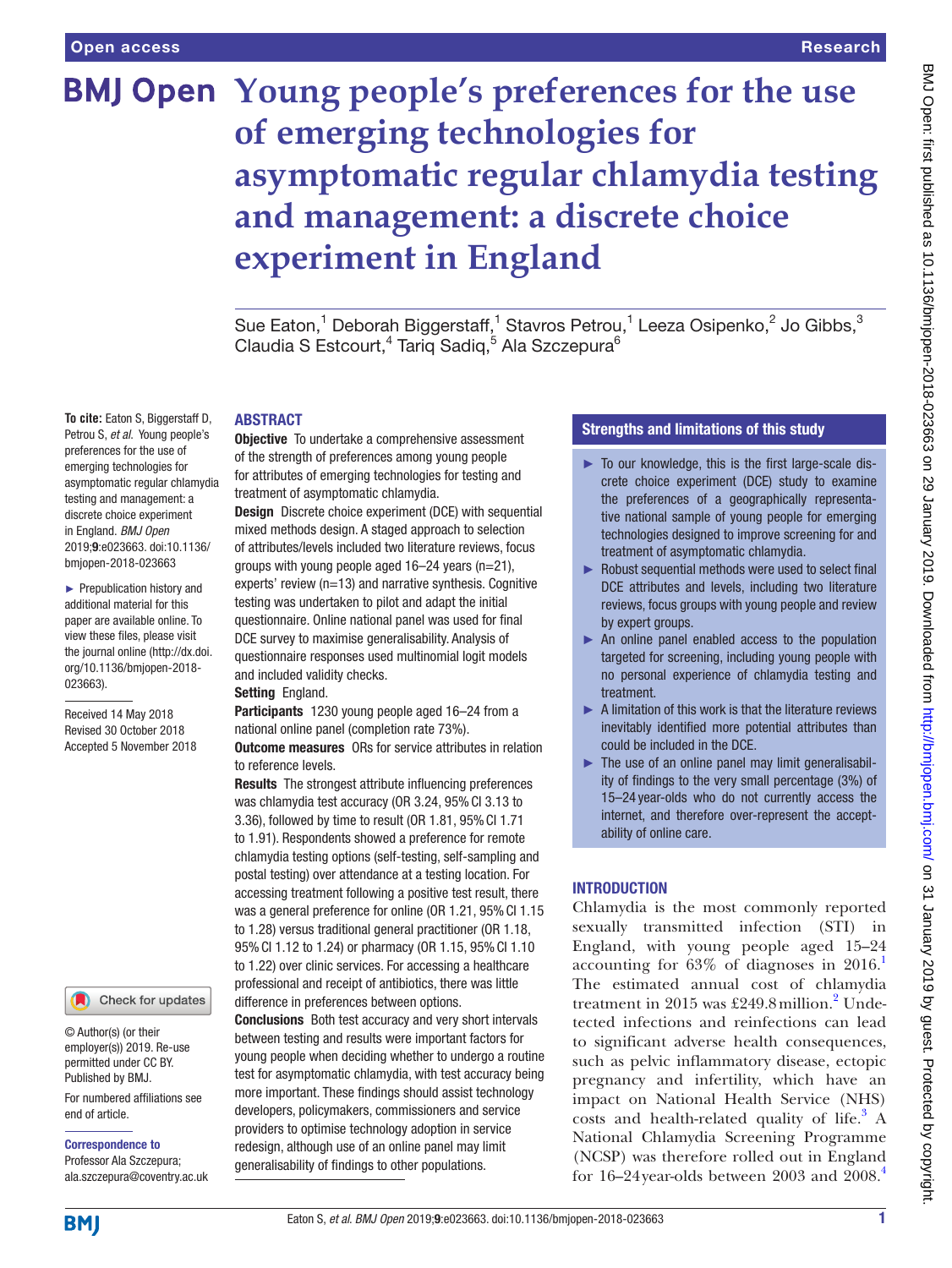However, despite recent evidence of a reduction in chlamydia prevalence in England for 2000–2015, concurrent with large-scale population testing, $5$  and the fact that uncomplicated infection is easy to treat with oral antibiotics, uptake of screening for chlamydia remains low.<sup>6</sup> Worryingly, there has also been a decline over the last 4years in the number of local authorities achieving the public health outcomes framework indicator of 2300 diagnoses per 100 000 population.<sup>1</sup> Barriers identified for young people accessing STI testing and treatment services include tangible service attributes, such as location of service, and personal or behavioural factors such as the stigma associated with attendance, embarrassment, fear of being recognised and privacy concerns.<sup>7–9</sup>

A range of options are currently available for young people to access asymptomatic chlamydia testing and treatment services. For testing, options include attending a genitourinary medicine (GUM) clinic, testing via primary care, for example, pharmacies/general practitioners (GP), or via internet testing services where a number of websites offer free self-sampling kits online with samples sent to laboratories for analysis and results communicated directly to patients. For individuals who screen positive, options for accessing antibiotic treatment include attending a GUM/sexual health clinic, GP practice or pharmacy. Even though a national screening programme exists in England, large geographical variations exist in testing coverage, from 16% of young people tested for chlamydia in the West Midlands region to 27% in London, and in the proportion of positive cases treated. $110$ 

For many health services, digital technology is now widely regarded by policymakers as one approach to improve access and reduce costs. $^{11}$  $^{11}$  $^{11}$  For chlamydia testing and treatment, a range of digital options are available, and more technologies are likely to enter the market within the next  $3-5$  years.<sup>[12](#page-9-8)</sup> These include point-of-care tests,<sup>13</sup> online postal self-sampling, eSexual health clinics,<sup>14</sup> apps and non-face-to-face consultation methods $^{15}$   $^{16}$  and self-tests networked through mobile phones.<sup>[17](#page-10-1)</sup> Such innovations provide an opportunity to redesign current chlamydia screening services with the aim of improving testing and treatment uptake. However, such service redesign should be based on a sound understanding of the preferences of young people as service users for specific attributes of such services.

Research specifically measuring young people's preferences nationally for chlamydia testing and treatment service options is lacking. Even for STI testing services generally, relatively few studies have used a discrete choice experiment (DCE) design to assess preferences in the UK population.<sup>18–21</sup> In comparison with other preference elicitation methods, a DCE can quantify the relative importance of different attributes that characterise a new or existing product and/or service, identifying which attributes people prioritise and which they may be willing to trade with the view to maximising their utility.<sup>22</sup> A DCE requires respondents to choose between

competing scenarios, for example, service options, described in terms of a particular attribute (eg, time to test result) and a range of levels (eg, 30min to 14 days) and to compare these against an alternative scenario. DCE studies are very useful because they allow a direct assessment of relative preferences for various existing and hypothetical new service configurations or treat-ment approaches.<sup>[23](#page-10-4)</sup>

The aim of the present study was to undertake a comprehensive assessment of the preferences of young people, targeted by the NCSP, for emerging technology options for testing and treatment in the context of a 'check-up test' where remote care could be medically appropriate. $^{14}$  To our knowledge, no previous study has attempted to disentangle strength of preference for attributes associated with new and emerging options for chlamydia screening (such as self-testing) or treatment (such as online prescription). Because STI services are 'open access' and not subject to gatekeeping by referral from a clinician, the impact of such disruptive innovations will be directly dependent on population preferences. Early insight into attributes that could influence whether individuals are more likely to use a new testing or treatment pathway should therefore be helpful in informing product development and pathway redesign for future chlamydia screening service models.<sup>[24 25](#page-10-5)</sup>

### **METHODS**

This study was conducted using an exploratory sequential mixed methods design, adopting recommended stages for undertaking a DCE,  $^{26}$  as shown in [figure](#page-2-0) 1. In selecting methods to design the questionnaire and conduct the DCE, reference was made to the International Society for Pharmacoeconomics and Outcomes Research good practice checklist for conjoint analysis.<sup>27</sup>



<span id="page-2-0"></span>Figure 1 Stages in conducting a discrete choice experiment (DCE).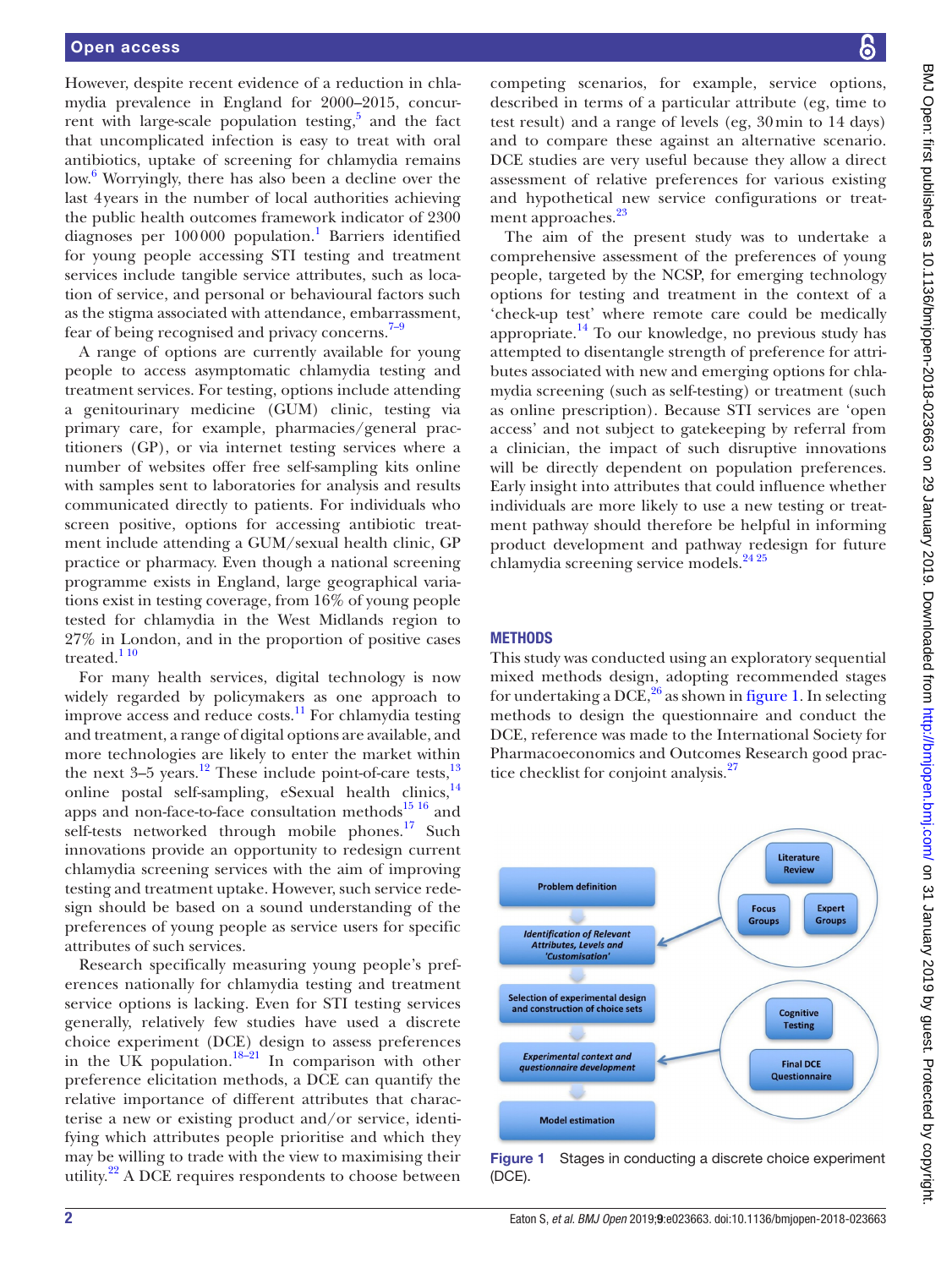### Patient and public involvement

Young people (with and without experience of STI services) participated in focus groups to inform priorities included in the DCE; in cognitive testing to finalise questionnaire design; and in questionnaire completion to identify preferences, as described in the Acknowledgements section.

### Selection of attributes and levels

The attributes and associated levels were determined using a four-stage approach.[28](#page-10-8) More detailed information is provided in online [supplementary file 1](https://dx.doi.org/10.1136/bmjopen-2018-023663).

### Literature reviews

Two literature reviews were undertaken to produce a comprehensive list of potential themes and factors that might influence young people's choices. These included: (1) a systematic review of the use of stated preference studies for STI testing and treatment (PROSPERO Reg: CRD42014014862); and (2) a scoping review of other research exploring preferences and acceptability of STI testing and treatment services.

# Focus groups

Focus groups were run with young people aged 16–24 years (4 groups, 3–7 per group; total n=21) to identify which themes and factors young people consider important when choosing to test for STIs. Convenience sampling was used to identify participants. Focus group topic guides incorporated typical vignettes of situations individuals might encounter. Sessions were recorded, transcribed and thematic analysis was performed to produce a list of potential attributes and levels.<sup>29</sup>

# Expert groups

Four expert groups were convened (n=13), including a range of professionals with expert knowledge of the service and technology context. Expert groups were asked to review the focus group findings in terms of clinical feasibility and practicality.<sup>26</sup>

# Narrative synthesis

Narrative synthesis $30$  enabled outputs from the three prior stages to be synthesised for each potential attribute. This approach was adopted as it offered a clear approach to synthesis based on the following stages: (1) identification of a checklist of properties against which attributes can be considered; (2) tabulation against the checklist; and (3) conceptual mapping and triangulation against the checklist. The final synthesis highlighted a tension between young people's desire to be tested for a wide range of STIs irrespective of risk, versus clinical guidelines for selective testing of STIs based on population group prevalence and risk. The range of STIs presented in the DCE was consequently limited to chlamydia. Because focus group findings indicated difficulty in understanding several dimensions of test performance, test accuracy was expressed in terms of the likelihood of a false negative result.

If you are unsure of what any of the terms mean, pl<br>information provided at the start of the questionnal

Please indicate whether you prefer option A or option B or<br>A or option B.

|                                                 | <b>Option A</b>                                                                                | <b>Option B</b>                                                                                |             |             |
|-------------------------------------------------|------------------------------------------------------------------------------------------------|------------------------------------------------------------------------------------------------|-------------|-------------|
| How you test for<br>Chlamydia                   | Self sample and take sample to pharmacy for<br>analysis                                        | Attend GP practice, sample taken by healthcare<br>professional                                 |             |             |
| Time to Result                                  | 2 Hours                                                                                        | 7 Days                                                                                         |             |             |
| <b>Test Accuracy</b>                            | 2 in 100 people will be told that their test result<br>is negative when they do have Chlamydia | 5 in 100 people will be told that their test result<br>is negative when they do have Chlamydia |             |             |
| <b>Treatment</b><br><b>Consultation Method</b>  | Sexual Health Clinic                                                                           | Pharmacy                                                                                       |             |             |
| How you Contact a<br>Healthcare<br>Professional | Instant Message                                                                                | <b>Face to Face</b>                                                                            |             |             |
| How you get your<br>Antibiotic                  | Post to Home                                                                                   | Post to Collection Point                                                                       |             |             |
| <b>Background information</b>                   |                                                                                                |                                                                                                |             |             |
| Which option would you choose?                  |                                                                                                |                                                                                                |             |             |
| Option A                                        |                                                                                                |                                                                                                |             |             |
| Option B                                        |                                                                                                |                                                                                                |             |             |
| I would not test                                |                                                                                                |                                                                                                |             |             |
|                                                 |                                                                                                |                                                                                                | <b>Back</b> | <b>Next</b> |

<span id="page-3-0"></span>Figure 2 Sample choice set from the discrete choice experiment.

# Questionnaire design and piloting

A generic pairwise choice with opt-out question was selected for the questionnaire design. Respondents were presented with a series of choice sets for which there were three responses: 'option A', 'option B' or 'I would not test'. A sample choice set is illustrated in [figure](#page-3-0) 2. The questionnaire adopted a main effects design using full profiles (all attributes included in the study). While some DCEs do include an attribute on economic costs, DCEs exploring preferences for STI testing services in England have generally excluded cost since the NHS provides treatment 'free at the point of delivery.['20 21](#page-10-11) A cost attribute was therefore not included.

The questionnaire was developed using SAS V.9.4 software to ensure that the design was D-efficient. $27$  A full factorial design was ruled out in favour of a fractional factorial design because a full factorial design would have contained 3072 possible alternatives, which would have been unmanageable in practice for individuals to complete or for a blocked questionnaire format to handle. $31$  The smallest 100% efficient design that could be created included 48 choice sets. These were blocked (halved) into two questionnaires each with 24 choice sets using SAS JMP Pro V.9.2.0. Choice set 1 was repeated as choice set 25 in each questionnaire to provide an internal validity check.

Three rounds of cognitive testing (n=9) were undertaken to check respondents' comprehension of information when making choices. Cognitive testing, undertaken based on two questionnaires of 24 sets, confirmed that a study based on two such questionnaires was acceptable to participants. Some modifications were made to levels where reasons for choice selection demonstrated that one level (eg, 8 in 100 false negatives) dominated the reason for selection. Cognitive testing also identified that implausible combinations (eg, a postal test providing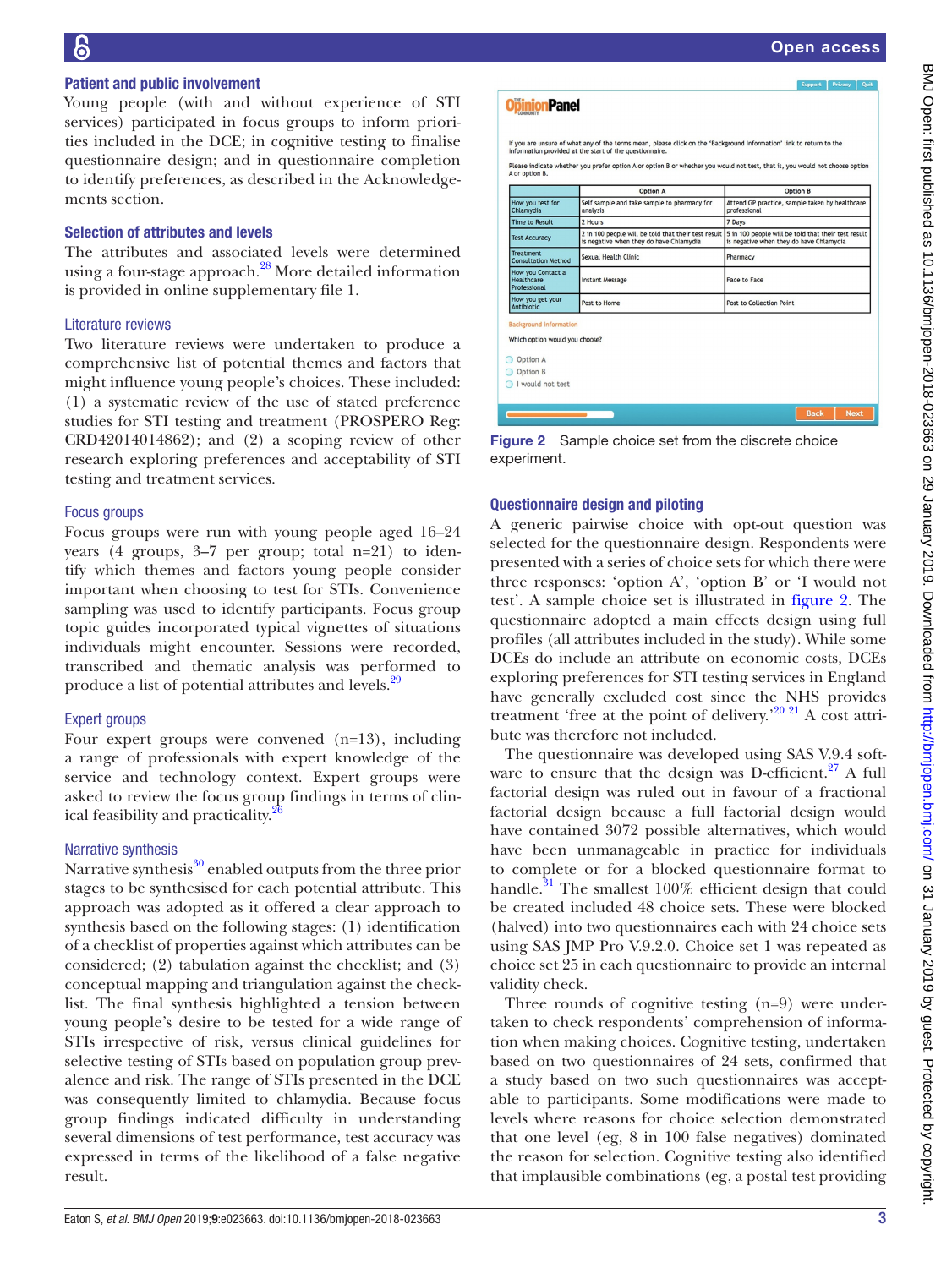<span id="page-4-0"></span>

| Table 1        | Summary of attributes and levels included in the study          |                                    |                               |                            |                   |                                      |
|----------------|-----------------------------------------------------------------|------------------------------------|-------------------------------|----------------------------|-------------------|--------------------------------------|
|                | Attribute A1. How you test                                      | A <sub>2</sub> . Time<br>to result | A3. Accuracy                  | A4. Consultation<br>method | A5. Access to HCP | A6. How you get<br>antibiotics       |
| L evel         |                                                                 |                                    |                               |                            |                   |                                      |
| L1             | Self-test                                                       | 30 min                             | 2 in 100 (false<br>negative)  | Online consultation        | Phone             | Post to home                         |
| L <sub>2</sub> | Self-sample and post                                            | 2 hours                            | 5 in 100 (false)<br>negative) | Pharmacy                   | <b>IM</b>         | Post to collection point             |
| L <sub>3</sub> | Self-sample and pharmacy                                        | 7 days                             |                               | GP                         | Email             | Collect from pharmacy                |
| L4             | Self-sample and education/work                                  | 14 days                            |                               | Sexual health clinic       | Face to face      | Collect from sexual<br>health clinic |
| L <sub>5</sub> | GP practice - sample taken by<br>healthcare professional        |                                    |                               |                            |                   |                                      |
| L6             | Sexual health clinic-sample<br>taken by healthcare professional |                                    |                               |                            |                   |                                      |

Full descriptions provided in online [supplementary file 2](https://dx.doi.org/10.1136/bmjopen-2018-023663) (pp 3–7).

GP, general practitioner; HCP, healthcare professional; IM, instant messenger.

a result in 2hours) impacted on completion of the task, while unlikely (but feasible) combinations did not. Only implausible combinations were therefore excluded from the choice sets. The D-efficiency of the design $27$  calculated by SAS JMP Pro V.9.2.0, prior to the removal of implausible combinations, was 98.06. The final combination selected for the questionnaire was the one which created no duplicate choices and which provided an equal balance of the number of choice sets containing overlap between questionnaires.

Respondents were asked to provide sociodemographic information, including their age, gender, ethnicity, region of residence, sexual preference, relationship status and whether they had previously been tested for an STI. An introduction to the DCE questionnaire provided background information and an explanation of the attributes and levels. The introduction was included in the cognitive testing rounds to check comprehension within the target age range. As a result, the text was modified and diagrams added to illustrate the chlamydia testing pathways. The final phase of testing demonstrated that the number of choice sets was acceptable to respondents. The use of an online panel also provided completion time data to support the internal validity checks, and enabled an accurate record of time taken to complete the survey.

#### Final attributes and levels selected

The six attributes and 24 levels selected for inclusion in the final DCE questionnaire are shown in [table](#page-4-0) 1. More detailed information used to explain these attributes and levels is provided in online [supplementary file 2](https://dx.doi.org/10.1136/bmjopen-2018-023663) (pp 3–7).

#### Participants and recruitment procedure

Participants were drawn from the general population rather than from healthcare settings, thereby providing access to young people aged 16–24 years who had not previously been tested for an STI. An online national panel (YouthSight) $32$  was used to maximise geographical reach and generalisability. Ex ante subgroup analysis

was planned by three age bands (16–18, 19–21, 22–24) and by gender (male, female). Where subgroup analysis is planned, it is recommended that there should be a minimum of 200 respondents in each subgroup, so a sample size of 1200 was required in our study, 600 per questionnaire.<sup>33</sup> Consent was obtained online prior to questionnaire completion. Participants were offered a small reimbursement of one point (equivalent to £1) for completion of a survey of up to 20min in length. Points could be exchanged for shopping vouchers.

#### Statistical analyses

The multinomial logit (MNL) model developed by McFadden was used for analysing responses; this is recognised as the convention for three-response choice set studies ('option A', 'option B' or 'I would not test').  $2634$ Analysis used STATA V.13 SE with the method and code outlined by Ryan *et al.*[23](#page-10-4) Analyses presented ORs, 95% CIs and coefficients for each attribute level. Variables within the MNL model were all treated as categorical variables for the analysis. Attribute levels were specified using dummy coding, the preferred form of coding where ORs are to be calculated. Within the model, the levels that were dropped to form the reference levels reflected those aligned to a 'typical' sexual health clinic pathway (summarised in [table](#page-5-0) 2). To test the internal validity of questionnaire responses, analyses compared full results against: (1) removal of responses where participants did not answer the repeated choice set consistently; (2) removal of any respondents who took less than the minimum time (5min) observed in cognitive testing to complete the questionnaire; and (3) removal of responses containing the opt-out question data. Further tests for internal consistency and rationality were not included, since excluding responses on this basis may be viewed as an inappropriate imposition of rationality.<sup>35</sup>

Demographic characteristics (gender, age and ethnicity) of respondents were compared with national census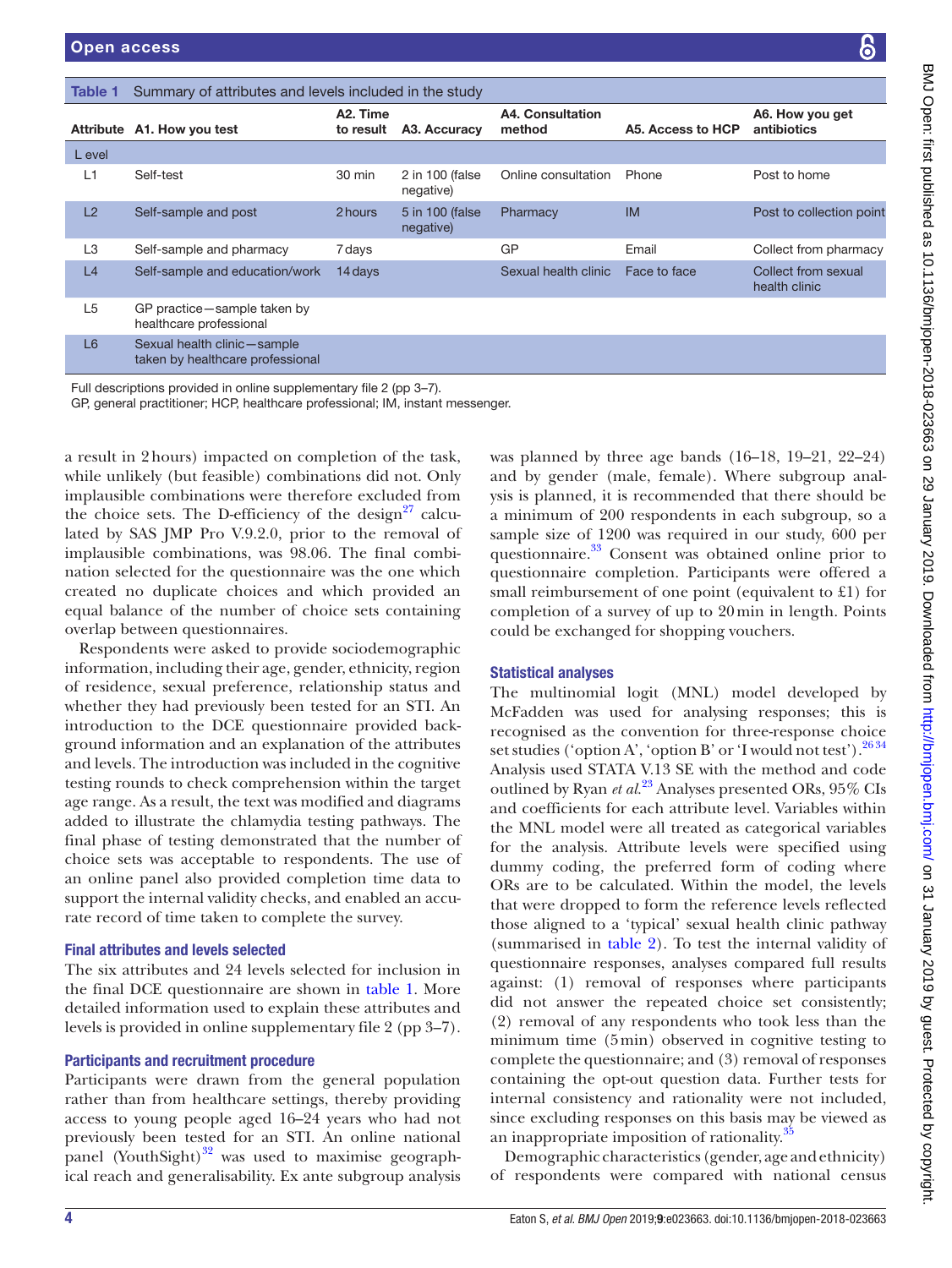<span id="page-5-0"></span>

| <b>Table 2</b> Dummy coding reference level |                                   |
|---------------------------------------------|-----------------------------------|
| <b>Attribute</b>                            | Reference level                   |
| How you test                                | Sexual health clinic              |
| Time to result                              | 7 days                            |
| Accuracy                                    | 5 in 100 (false negative)         |
| Consultation method                         | Sexual health clinic              |
| Access to HCP                               | Face to face                      |
| How you get antibiotics                     | Collect from sexual health clinic |
| HCP, healthcare professional.               |                                   |

data.[36](#page-10-16) The influence of patient-level characteristics (age, sex and STI testing history (yes/no)) on the likelihood of not choosing to test was examined. In addition to *ex ante* planned subgroup analyses, if sufficient responses were received analysis was also planned to compare: (1) respondents who had, or had not, previously tested for an STI, and (2) those who indicated their relationship status as 'single' versus those in a sexual relationship with one person.

Trade-off between accuracy and time to result was examined by considering the probability of uptake for tests with characteristics at the opposite ends of the spectrum, that is, 'lower accuracy (5% false negatives), faster time to result (30min)' and 'higher accuracy (2% false negatives), longer time to result (14 days)'.

#### **RESULTS**

In total, 1230 fully completed questionnaires were received, the platform analytics showed that 460 people had opened the questionnaire but did not complete it, providing a completion rate of 73%. No further information was available on the demographics of the 460 non-responders nor any information on the point at which they chose to exit the survey, so these people could not be included in our analyses. Time to complete the 25 choice sets ranged from 1min 19s to 30min 19s with a median time to completion of 7min 51s. Demographic characteristics of respondents are summarised in the online [supplementary file 3](https://dx.doi.org/10.1136/bmjopen-2018-023663) (part 1). Comparing the DCE sample to the characteristics of 16–24year-olds in England indicates that gender, age and ethnicity are broadly in line with national population demographics, with a slight under-representation of the 16–18years age group. In terms of the geographical residence of participants, the sample was broadly in line with the geographical distribution of 16–24year-olds identified in the Office for National Statistics Mid-Year Population Estimates 2015,<sup>37</sup> with the exception of a lower proportion of respondents from the East of England.

Internal validity checks showed that, in comparison to the full data set, all checks yielded very similar ORs with no change in the order of the strength of preference for a level within each attribute. Results of the internal validity checks are included in the online [supplementary file 3](https://dx.doi.org/10.1136/bmjopen-2018-023663)  (part 2).

OR values for the full data set and subgroups analysed are presented in [table](#page-6-0) 3 with reference levels (1.00). Analysis of the trade-off between accuracy and time to result is presented in [table](#page-8-0) 4. More detailed DCE results, including 95% CIs as well as OR values plus coefficients for each attribute level for all subgroup analyses, are presented in online [supplementary file 3](https://dx.doi.org/10.1136/bmjopen-2018-023663) (part 3).

In [table](#page-6-0) 3, looking across all attributes and levels for the whole population, participants expressed the strongest preference for attribute 1—accuracy of test result (OR 3.242, 95%CI 3.130 to 3.359). There are also differences in the strength of preference between males and females for this attribute (OR 2.951, 95%CI 2.807 to 3.101 and OR 3.570, 95%CI 3.396 to 3.753, respectively), and between those who had previously tested or not tested (OR 3.000, 95%CI 2.820 to 3.191 and OR 3.482, 95%CI 3.331 to 3.640, respectively). Time to result was the attribute showing the next strongest preference across all subgroups (OR 1.806, 95%CI 1.711 to 1.906). These results are consistent with the logical expectation that people will prefer higher accuracy and a shorter waiting time. Looking specifically at the trade-off between accuracy and time to result, [table](#page-8-0) 4 indicates that participants are willing to wait noticeably longer in order to have a test result with a lower chance of a false negative result.

When considering how to test, all subgroups demonstrated a preference for self-testing (OR 1.618, 95%CI 1.514 to 1.729) over attendance at a sexual health clinic. Testing via an outreach service in an educational/ worksetting was found to be the least preferred option (OR 0.821, 95%CI 0.773 to 0.872). Respondents showed a consistent strength of preference for those options that do not involve direct contact with healthcare professionals (self-testing and postal self-sampling), compared with those that do. For consultation and treatment following a positive test result, there was a preference for non-sexual health clinic pathways with online consultation to access treatment (OR 1.212, 95%CI 1.150 to 1.277), treatment via general practice (OR 1.183, 95%CI 1.123 to 1.246) and treatment via pharmacy (OR 1.158, 95%CI 1.100 to 1.220) preferred in the full data set. At subgroup level (age, gender, testing history and relationship status), more variation was found in the preference order for this attribute, with the exception of the sexual health clinic which was consistently the least preferred option across all subgroups (see [table](#page-6-0) 3 and online [supplementary file](https://dx.doi.org/10.1136/bmjopen-2018-023663)  [3](https://dx.doi.org/10.1136/bmjopen-2018-023663), part 3). Finally, the full data set shows that, if someone wants to access a healthcare professional, there was no statistically significant preference for instant messenger or email access compared with accessing the professional face to face. Telephone access to a healthcare professional was the least preferred access option (OR 0.949, 95% CI 0.903 to 0.998), and the only statistically significant result when compared with face-to-face access (the reference level). There was, similarly, no statistically significant difference in preferences for how young people might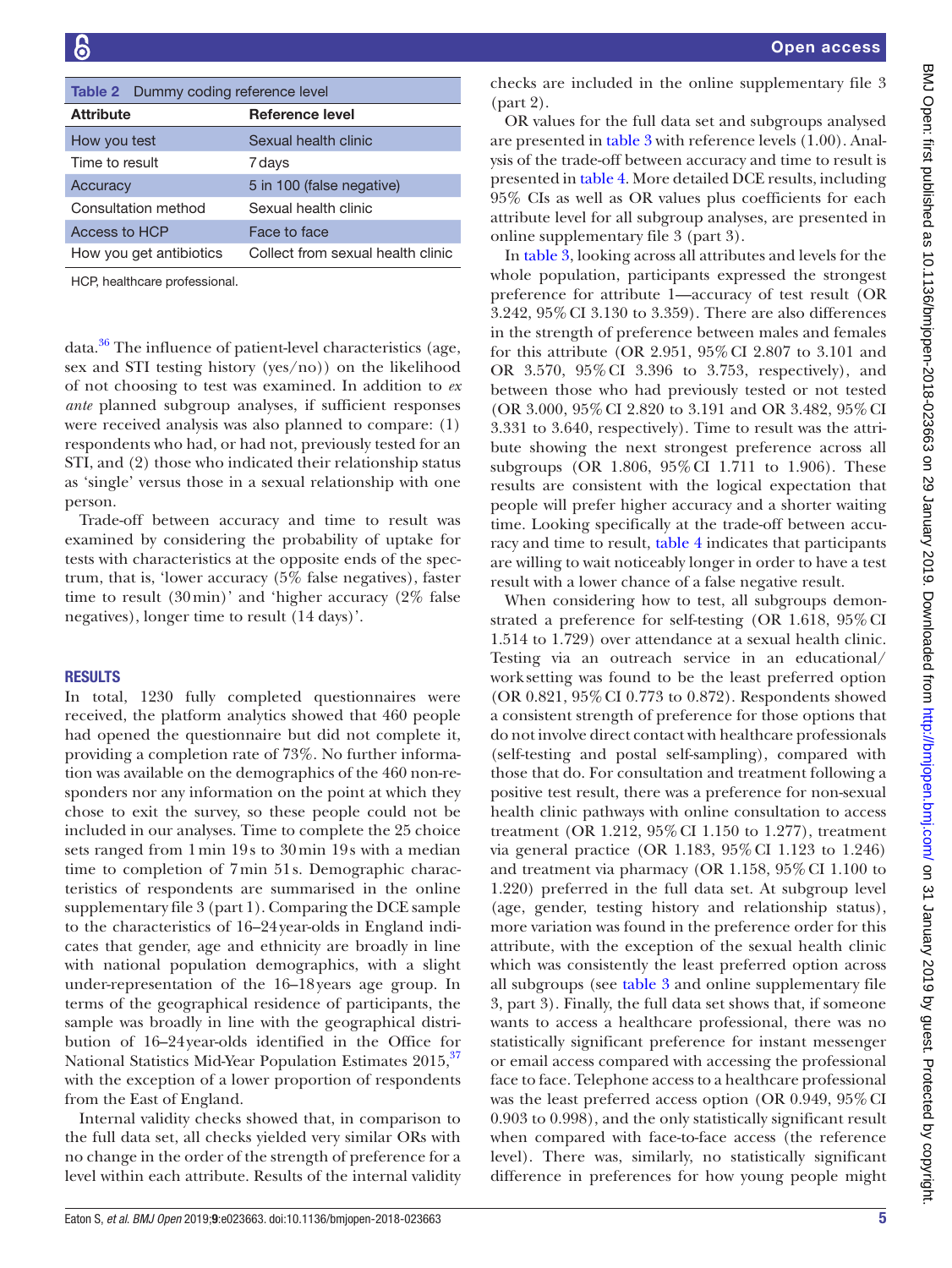<span id="page-6-0"></span>

| Overview ORs for all subgroups included within the<br>Table 3          |                  | analysis                         |        |           |           |           |        |                |                  | $\frac{1}{2}$    |
|------------------------------------------------------------------------|------------------|----------------------------------|--------|-----------|-----------|-----------|--------|----------------|------------------|------------------|
|                                                                        | Full data<br>set | Male                             | Female | $16 - 18$ | $19 - 21$ | $22 - 24$ | Single | partner<br>One | Previous<br>test | previous<br>test |
|                                                                        | 1230             | 607                              | 623    | 415       | 406       | 409       | 615    | 512            | 393              | 790              |
| Attribute and levels                                                   | <b>OR</b>        | ¢<br>$\circ$                     | 6R     | 6R        | 6R        | <b>SP</b> | 6R     | 6R             | 6R               | 6R               |
| 1. How you test                                                        |                  |                                  |        |           |           |           |        |                |                  |                  |
| Self-test                                                              | 1.618            | 549<br>$\overline{\phantom{0}}$  | 1.693  | 1.664     | 1.346     | 1.895     | 1.632  | 1.712          | 1.524            | 1.678            |
| Self-sample and post to a laboratory for<br>analysis                   | 1.358            | 308<br>$\overline{\phantom{0}}$  | 1.411  | 1.477     | 1.138     | 1.487     | 1.380  | 1.380          | 1.178            | 1.465            |
| Self-sample and take to a pharmacy for<br>analysis                     | 1.155            | 131<br>$\blacksquare$            | 1.180  | 1.270     | 1.021     | 1.185     | 1.220  | 1.109          | 0.945            | 1.277            |
| Self-sample and take to place of education/ 0.821<br>work for analysis |                  | 919<br>$\circ$                   | 0.733  | 0.804     | 0.806     | 0.852     | 0.851  | 0.778          | 0.761            | 0.861            |
| GP practice-sample taken by a healthcare<br>professional               | 1.019            | 049<br>↽                         | 0.990  | 1.085     | 1.035     | 0.941     | 0.994  | 1.066          | 0.885            | 1.101            |
| Sexual health clinic-sample taken by a<br>healthcare professional      | 1.000            | 000<br>↽                         | 1.000  | 1.000     | 1.000     | 1.000     | 1.000  | 1.000          | 1.000            | 1.000            |
| 2. Time to result<br>30 min                                            | 1.806            | 828<br>$\overline{\phantom{0}}$  | 1.786  | 1.763     | 1.888     | 1.772     | 1.730  | 1.896          | 1.808            | 1.797            |
| 2hours                                                                 | 1.402            | 365<br>$\overline{\phantom{0}}$  | 1.442  | 1.326     | 1.548     | 1.344     | 1.311  | 1.516          | 1.357            | 1.423            |
| 7 days                                                                 | 1.000            | 000<br>$\overline{\phantom{m}}$  | 1.000  | 1.000     | 1.000     | 1.000     | 1.000  | 1.000          | 1.000            | 1.000            |
| 14 days                                                                | 0.862            | 844<br>$\circ$                   | 0.881  | 0.878     | 0.882     | 0.828     | 0.862  | 0.862          | 0.882            | 0.856            |
| 3. Accuracy                                                            |                  |                                  |        |           |           |           |        |                |                  |                  |
| 2 in 100 false negatives                                               | 3.242            | 951<br>$\mathbf{C}$              | 3.570  | 3.307     | 3.161     | 3.282     | 3.275  | 3.305          | 3.000            | 3.482            |
| 5 in 100 false negatives                                               | 1.000            | 000<br>$\overline{\phantom{0}}$  | 1.000  | 1.000     | 1.000     | 1.000     | 1.000  | 1.000          | 1.000            | 1.000            |
| 4. Consultation method                                                 |                  |                                  |        |           |           |           |        |                |                  |                  |
| Online consultation                                                    | 1.212            | .187                             | 1.239  | 1.187     | 1.200     | 1.253     | 1.156  | 1.285          | 1.174            | 1.228            |
| Pharmacy consultation                                                  | 1.158            | .106                             | 1.215  | 1.167     | 1.209     | 1.102     | 1.115  | 1.225          | 1.098            | 1.183            |
| GP consultation                                                        | 1.183            | .172<br>$\mathbf{\tau}$          | 1.194  | 1.279     | 1.142     | 1.133     | 1.162  | 1.189          | 1.112            | 1.215            |
| Sexual health clinic consultation                                      | 1.000            | 000<br>$\overline{\phantom{0}}$  | 1.000  | 1.000     | 1.000     | 1.000     | 1.000  | 1.000          | 1.000            | 1.000            |
| 5. Access to healthcare professional                                   |                  |                                  |        |           |           |           |        |                |                  |                  |
| Phone                                                                  | 0.949            | 937<br>$\circ$                   | 0.962  | 1.001     | 0.902     | 0.946     | 0.942  | 0.926          | 0.947            | 0.953            |
| Instant messenger                                                      | 1.027            | .994<br>$\circ$                  | 1.062  | 1.108     | 0.977     | 1.001     | 1.025  | 0.991          | 1.045            | 1.025            |
| Email                                                                  | 1.048            | .034<br>$\overline{\phantom{0}}$ | 1.062  | 1.078     | 1.038     | 1.030     | 1.069  | 1.001          | 1.049            | 1.054            |
| Face to face                                                           | 1.000            | 000<br>$\overline{\phantom{0}}$  | 1.000  | 1.000     | 1.000     | 1.000     | 1.000  | 1.000          | 1.000            | 1.000            |
|                                                                        |                  |                                  |        |           |           |           |        |                |                  | Continued        |

 $\overline{6}$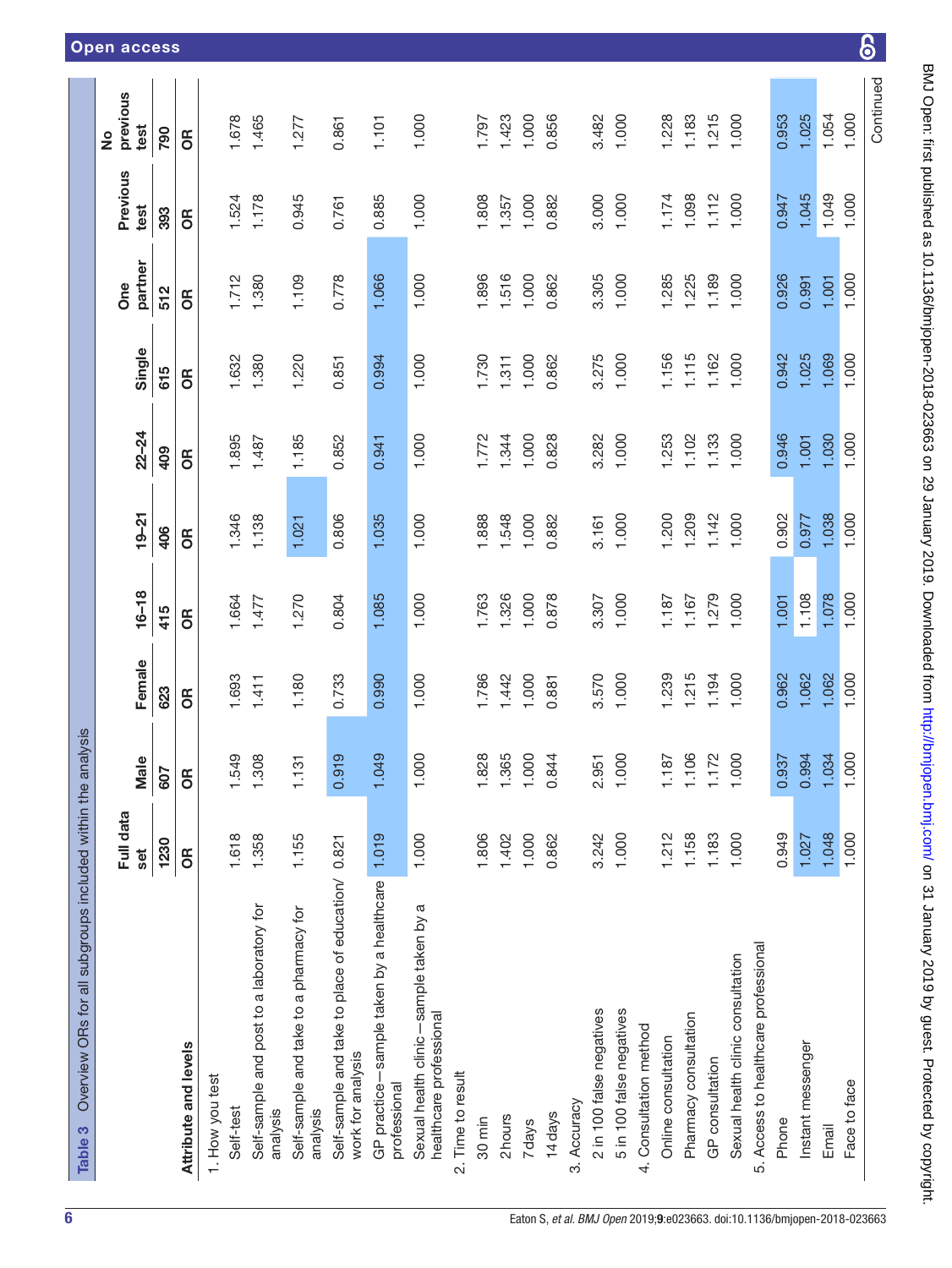| Table 3 Continued                                                                                                                                                                                                                                                                                    |                  |               |        |               |               |           |               |                       |                  |                       |
|------------------------------------------------------------------------------------------------------------------------------------------------------------------------------------------------------------------------------------------------------------------------------------------------------|------------------|---------------|--------|---------------|---------------|-----------|---------------|-----------------------|------------------|-----------------------|
|                                                                                                                                                                                                                                                                                                      | Full data<br>set | Male          | Female | $16 - 18$     | $19 - 21$     | $22 - 24$ | Single        | partner<br><b>One</b> | Previous<br>test | previous<br>test<br>ž |
|                                                                                                                                                                                                                                                                                                      | 1230             | 507           | 623    | 415           | 406           | 409       | 615           | 512                   | 393              | 790                   |
| Attribute and levels                                                                                                                                                                                                                                                                                 | $\frac{8}{5}$    | $\frac{1}{2}$ | 6R     | $\frac{a}{c}$ | $\frac{R}{C}$ | 6R        | $\frac{a}{c}$ | $\frac{R}{C}$         | 6R               | $\frac{1}{2}$         |
| 6. How you get antibiotics                                                                                                                                                                                                                                                                           |                  |               |        |               |               |           |               |                       |                  |                       |
| Post to home                                                                                                                                                                                                                                                                                         | 1.011            | .996          | 1.028  | 0.977         | 1.010         | 1.048     | 0.957         | 1.055                 | 1.011            | 1.020                 |
| Post to collection point                                                                                                                                                                                                                                                                             | 1.031            | .082          | 0.983  | 1.010         | 1.036         | 1.047     | 0.968         | 1.072                 | 1.034            | 1.035                 |
| Collect from pharmacy                                                                                                                                                                                                                                                                                | 1.075            | .064          | 1.087  | 1.039         | 1.106         | 1.080     | 1.070         | 1.056                 | 1.086            | 1.078                 |
| Collect from sexual health clinic                                                                                                                                                                                                                                                                    | 1,000            | $000$ .       | 1.000  | 0001          | 1.000         | 1.000     | 1.000         | 1.000                 | 1.000            | 1.000                 |
| For further information regarding the explanation of attributes and levels to young people in the questionnaire please see online supplementary file 2.<br>OR values not statistically significant are shaded blue.<br>95% Cls provided in online supplementary file 3.<br>GP, general practitioner. |                  |               |        |               |               |           |               |                       |                  |                       |
|                                                                                                                                                                                                                                                                                                      |                  |               |        |               |               |           |               |                       |                  |                       |

access antibiotics apart from a slight preference for the pharmacy versus sexual health clinic (OR 1.075, 95%CI 1.018 to 1.134).

# **DISCUSSION**

Our findings indicate that, based on the levels included in the DCE questionnaire, young people are willing to wait in order to have a chlamydia screening test result with a lower chance of a false negative result. The conclusion for new test developers is that time to result is less important than accuracy, and that test users are unlikely to prefer a point-of-care or self-screening test with lower accuracy than the tests currently available to them. There was a strong preference for remote access to testing, consultation and antibiotic prescriptions, although for accessing a health professional there was no preference between online and face-to-face methods. This suggests a remote online pathway is acceptable to young people, *as long as* test performance remains equivalent.

In the various hypothetical situations presented, respondents showed a preference for chlamydia selftesting, self-sampling and postal testing over attendance at a testing location. For accessing treatment, a general preference was exhibited for online versus traditional GP or pharmacy services over clinic services. For receipt of antibiotics, there was little difference in preferences. We were also able to identify which attributes people may be willing to trade to maximise their utility. Looking at the trade-off between accuracy and time to result, we found that young people are willing to wait noticeably longer in order to have a test result with a lower chance of a false negative result, reinforcing the need for test equivalence.

The strengths of this DCE study include, first, the robust methods employed to select attributes and levels, which aligned with the recommendations of Coast *et al*, ensuring attributes are 'manipulable in policy'.<sup>[38](#page-10-18)</sup> Second, the fact that participants were drawn from the general population targeted by the NCSP, rather than from healthcare settings. This enabled us to access a demographically and geographically representative national sample of young people, including those who have had no previous contact with STI services. Finally, the use of an online panel enabled large-scale data to be collected at a reasonable cost and allowed validity checks that would not otherwise have been possible with postal questionnaire responses. The large sample size also allows comparison between several subgroups to explore differences based on age, gender, testing history and relationship category.

However, the study does have a few limitations. The first relates to the selection of attributes and levels. While the selection process employed was very rigorous, this cannot detract from the fact that further attributes were identified which might impact on individuals' choices. To miti gate against this, where such an attribute was excluded, information was provided in the survey background section to minimise respondents forming their own views on the impact of this attribute on the pathway.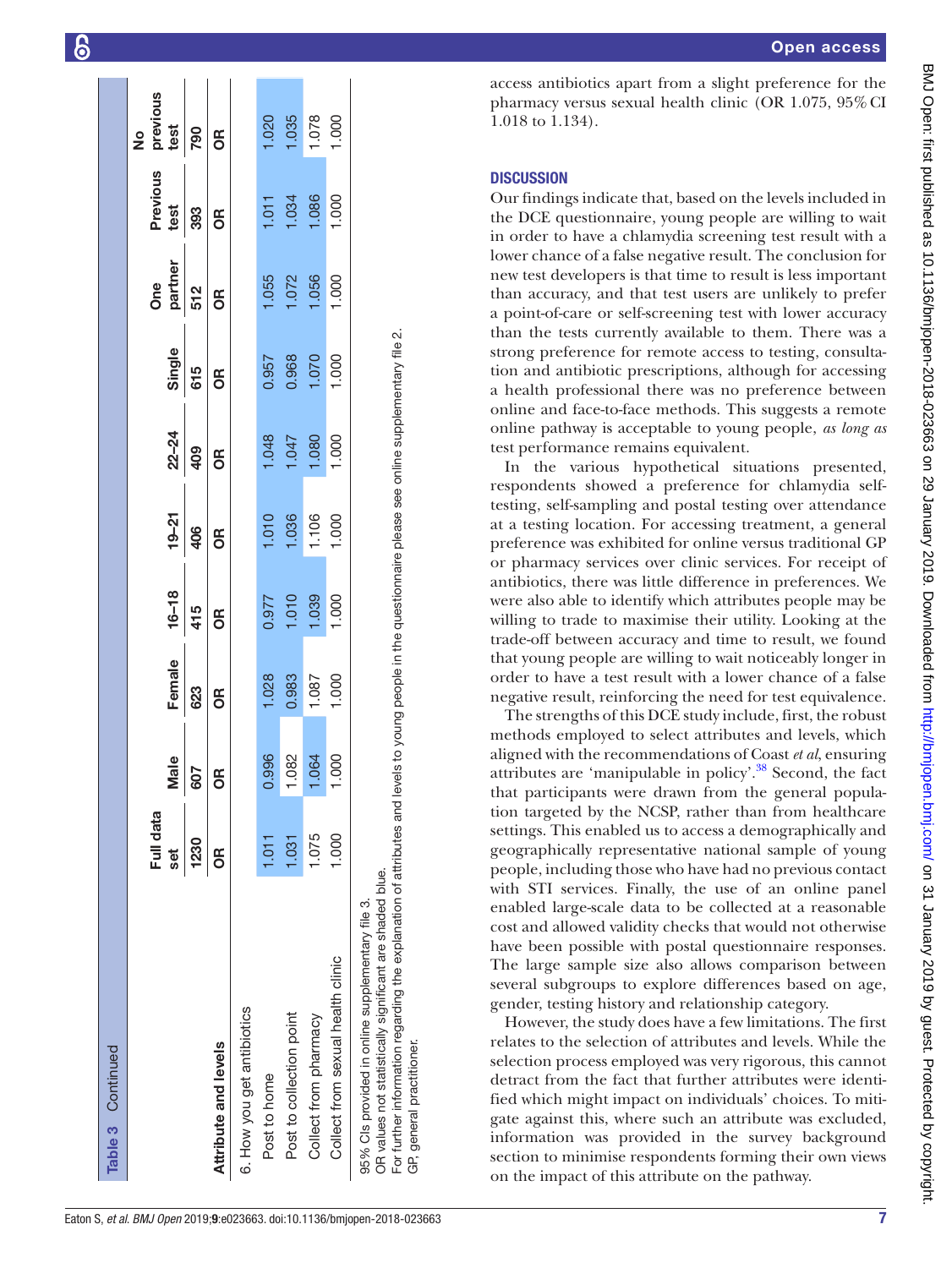<span id="page-8-0"></span>

|                                                                                                                                                                                                                                                                                                                                                                                                                                                                                                                                                                                                                                                                                                                                                      | <b>Full data</b><br>set $(\%)$ | Male $(\%)$ | Female<br>(%) | $16 - 18$<br>(%) | $19 - 21$<br>(%) | 22-24<br>(%) | Single<br>(%) | One<br>partner<br>(%) | <b>Previous</b><br>test $(\%)$                                                                                                                                                                                                                                                                                                                                                                                                                                                                                                                                                                                                                                                                                                                                         | No<br>previous<br>test $(\%)$ |
|------------------------------------------------------------------------------------------------------------------------------------------------------------------------------------------------------------------------------------------------------------------------------------------------------------------------------------------------------------------------------------------------------------------------------------------------------------------------------------------------------------------------------------------------------------------------------------------------------------------------------------------------------------------------------------------------------------------------------------------------------|--------------------------------|-------------|---------------|------------------|------------------|--------------|---------------|-----------------------|------------------------------------------------------------------------------------------------------------------------------------------------------------------------------------------------------------------------------------------------------------------------------------------------------------------------------------------------------------------------------------------------------------------------------------------------------------------------------------------------------------------------------------------------------------------------------------------------------------------------------------------------------------------------------------------------------------------------------------------------------------------------|-------------------------------|
| Pathways:<br>(n in 100*/time†)                                                                                                                                                                                                                                                                                                                                                                                                                                                                                                                                                                                                                                                                                                                       |                                |             |               |                  |                  |              |               |                       |                                                                                                                                                                                                                                                                                                                                                                                                                                                                                                                                                                                                                                                                                                                                                                        |                               |
| 5 in 100*/30 min†                                                                                                                                                                                                                                                                                                                                                                                                                                                                                                                                                                                                                                                                                                                                    | 38                             | 40          | 35            | 36               | 39               | 38           | 36            | 39                    | 40                                                                                                                                                                                                                                                                                                                                                                                                                                                                                                                                                                                                                                                                                                                                                                     | 36                            |
| 2 in 100/14 days                                                                                                                                                                                                                                                                                                                                                                                                                                                                                                                                                                                                                                                                                                                                     | 58                             | 55          | 62            | 59               | 58               | 59           | 59            | 58                    | 58                                                                                                                                                                                                                                                                                                                                                                                                                                                                                                                                                                                                                                                                                                                                                                     | 59                            |
| Not test                                                                                                                                                                                                                                                                                                                                                                                                                                                                                                                                                                                                                                                                                                                                             | $\overline{4}$                 | 5           | 3             | 5                | 3                | 3            | 4             | 3                     | 2                                                                                                                                                                                                                                                                                                                                                                                                                                                                                                                                                                                                                                                                                                                                                                      | 5                             |
| Total                                                                                                                                                                                                                                                                                                                                                                                                                                                                                                                                                                                                                                                                                                                                                | 100                            | 100         | 100           | 100              | 100              | 100          | 100           | 100                   | 100                                                                                                                                                                                                                                                                                                                                                                                                                                                                                                                                                                                                                                                                                                                                                                    | 100                           |
| Use of an online panel also provided accurate records<br>of the time taken to complete the survey, and permitted<br>dditional validity checks which would not otherwise have                                                                                                                                                                                                                                                                                                                                                                                                                                                                                                                                                                         |                                |             |               |                  |                  |              |               |                       | of such a clinic they cannot be considered representa-<br>tive of the general population targeted by the NCSP. A<br>fifth study, which examined preferences for point-of-care                                                                                                                                                                                                                                                                                                                                                                                                                                                                                                                                                                                          |                               |
| been possible with a written questionnaire. On the other<br>and, use of an online panel excluded young people<br>who do not have access to the internet, thereby poten-<br>ially over-representing the acceptability of online care.<br>However, given the extremely high proportion (97%) of<br>5-24 year-olds accessing the internet daily via a mobile<br>levice <sup>39</sup> and owning a smartphone, <sup>40</sup> it is evident that<br>he vast majority of the target population could access<br>in mine care pathways if they choose to do so. The ques-<br>ion of whether these young people have the degree of<br>ligital and health literacy needed for online testing and<br>reatment was not explored in this study. Finally, informa- |                                |             |               |                  |                  |              |               |                       | testing, only surveyed clinicians undertaking STI testing<br>(sample n=218), thus excluding the population actually<br>targeted for chlamydia screening. <sup>44</sup> The only stated pref-<br>erence study that has considered patients' preferences<br>for STI self-testing focused on HIV (sample n=365). <sup>45</sup> The<br>authors reported results in line with our findings, with<br>respondents exhibiting a preference for tests which are<br>accurate, timely and private/anonymous. However, this<br>study was undertaken in 2002 prior to smartphones and<br>at a time when self-testing for HIV was still under devel-<br>opment. Importantly for screening tests, only one DCE<br>study to date <sup>21</sup> has sought to include non-service users |                               |

Behavioural factors, such as embarrassment, $\frac{7}{7}$  stigma<sup>41</sup> and privacy and anonymity concerns,  $42\frac{43}{13}$  are known to influence uptake of sexual health services, as well as structural factors such as convenience and perceived barriers to access<sup>[8](#page-9-11)</sup>; many of these may be lower for a non-face-toface service. Balanced against this, access to online testing and treatment is valued less strongly than attributes such as test accuracy and time to result. In individual cases, a young person's preference for remote versus face-to-face testing and treatment might differ.

Finally, it is difficult to compare the present results with other published DCEs because of key differences in perspective. Miners *et al* (sample n=3358)<sup>20</sup> and Llewellyn *et al* (sample n=233) $^{21}$  both only focused on preferences within existing traditional service delivery models, and did not incorporate any hypothetical future scenarios (eg, point-of-care testing, self-testing or treatment via eHealth/mHealth solutions). Two other DCE studies, which did consider self-sampling at home for chlamydia screening, $^{18}$  19 with sample sizes 174 and 126, respectively, both described sending the sample to a laboratory for analysis rather than a self-test. One of these studies $19$ did identify a stronger preference for attendance at a family planning clinic, rather than self-sampling, but since participants were recruited from the waiting room

targeted for cl erence study for STI self-tes authors report respondents  $\epsilon$ accurate, time study was und at a time when opment. Impo study to date (ie, population authors ident in settings wi knowledge pre positive result 233 students from two universities which was unlikely to be geographically or socioeconomically representative. All other studies have drawn their DCE samples from people who were either current service users or attendees for other linked services. Use of such samples represents a significant shortcoming when considering the introduction of new technologies for asymptomatic chlamydia testing and management. Most sample sizes were also smaller than in the present study.

A number of questions remain which our research does not address. First, recognising that the range of STIs included is an important consideration for young people in choosing to test,<sup>[20 21](#page-10-11)</sup> further research is required to understand this better in the context of potential new screening pathways which incorporate other STIs (eg, gonorrhoea). Second, our study highlights a number of methodological considerations where there is an absence of consensus that may warrant further exploration to improve consistency. These include the number of choice sets to include in a DCE and the use of repeated choice sets as an internal validity measure. Finally, given that cost was not included as an attribute in this study, it is not possible to provide an indication of willingness to pay, or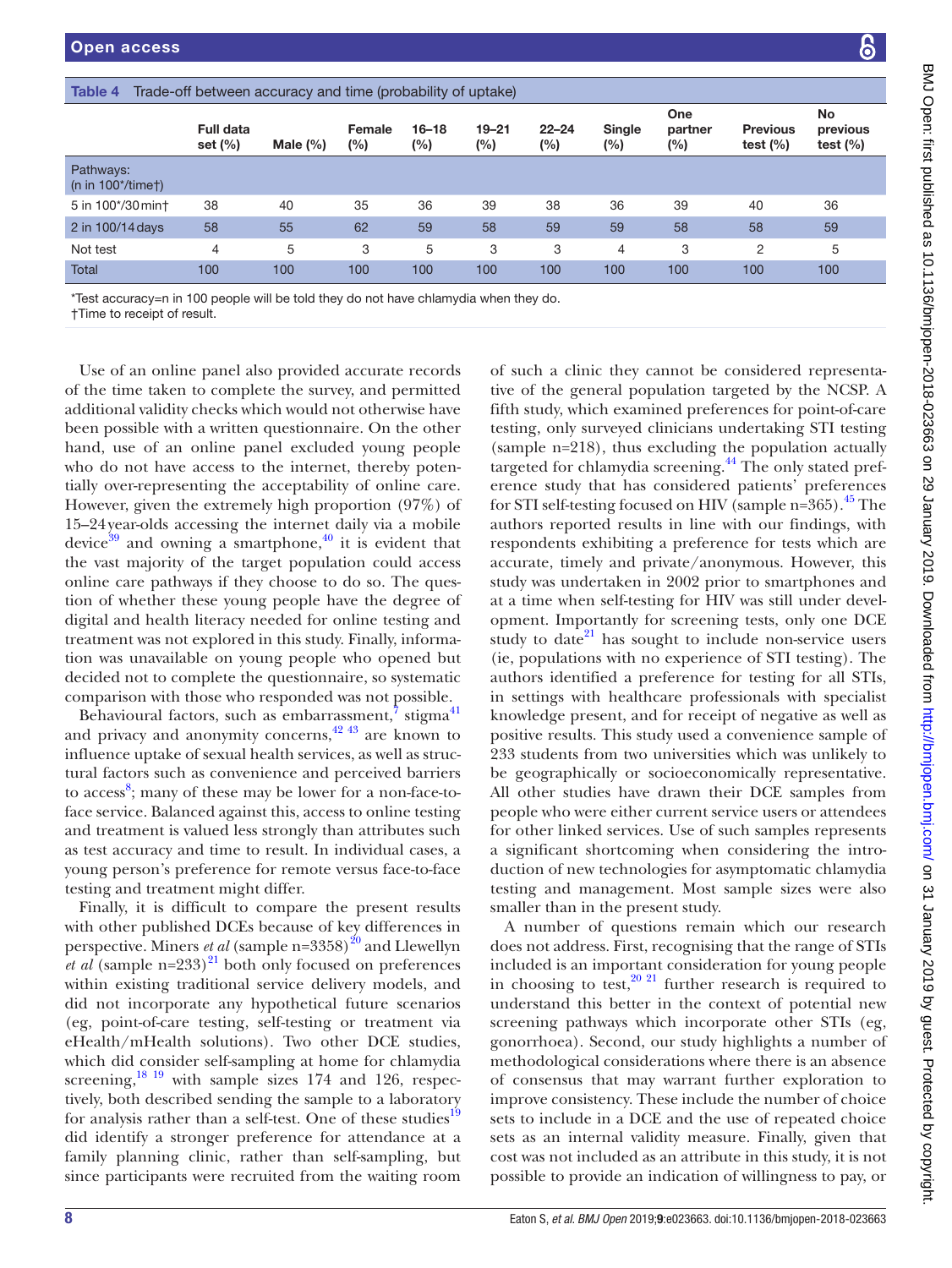the monetary benefits of potential service changes, from this DCE. $46$ 

The present study is, to our knowledge, the first to present a large-scale, quantitative analysis of young people's preferences for attributes of potential new pathways to deliver testing and treatment of asymptomatic chlamydia, based on a nationally representative population. The DCE methodology applied also produced a measure of the relative strength of preference between different attributes and levels, and potential trade-offs. This can provide useful evidence to technology developers, policymakers, commissioners and service providers. In particular, it provides a first insight into preferences for the type of technologies currently under development, and those which might be available for use in the near future, compared with the features of existing products and services. This can indicate how young people may respond to changes in pathways and to the introduction of new technologies.

Within the context of current UK sexual health policy and commissioning of sexual health services, $^{12}$  this DCE provides supportive evidence for the policy direction of remote chlamydia testing and treatment. However, while young people overall expressed a stronger preference for attributes such as self-test, online consultation, etc, a small proportion still preferred existing pathways. This suggests that, in order to maximise benefit, face-to-face services should continue to be available in addition to any online screening and treatment service. This will ensure that services are inclusive and accessible irrespective of digital/healthliteracy, while recognising that people's needs and preferences may change depending on their personal circumstances.

#### Author affiliations

<sup>1</sup>Warwick Medical School, University of Warwick, Coventry, UK <sup>2</sup>Scientific Advice, National Institute for Health and Care Excellence, London, UK <sup>3</sup>Research Department of Infection and Population Health, University College London, London, UK

4 Department of Psychology, Glasgow Caledonian University, Glasgow, UK 5 Applied Diagnostic Research and Evaluation Unit, Institute for Infection and Immunity, St George's University of London, London, UK

<sup>6</sup>Enterprise and Innovation Group, Coventry University, Coventry, UK

Acknowledgements We thank Dr Joshua Pink, National Institute for Health and Care Excellence (NICE), Manchester, UK for providing specialist advice on DCE design and analysis. We also thank academics in the Studies in Adolescent Sexual Health (SASH) Group at Coventry University who provided advice on how to access the young people who participated in focus groups; and YouthSight for their expertise in converting the questionnaire into an online format. Finally, the authors thank all the young people who took the time to participate in the focus groups and cognitive testing, and complete a detailed questionnaire describing their preferences, and the experts who contributed their views in the expert groups.

Contributors SE conceived and undertook the study as part of her PhD research. AS was the lead supervisor and takes responsibility for the integrity of the data and the accuracy of the data analysis. SP, LO and AS oversaw the DCE design and analysis. DB guided the qualitative research. CSE and JG provided clinical input into the development of the DCE materials and assisted with interpretation of findings. SE, AS, SP, LO and DB wrote the first draft of the article. STS (principal investigator), AS and CSE were applicants on the eSTI2 Consortium grant, wrote the initial protocol and obtained funding. All authors contributed to and agreed with the final version of the manuscript.

Funding The Electronic Self-Testing Instruments for Sexually Transmitted Infection Control (eSTI2) Consortium (which funded SE's studentship and also AS, JG, CSE and STS) was funded under the UKCRC Translational Infection Research (TIR) Initiative supported by the Medical Research Council (grant number G0901608) with contributions to the Grant from the Biotechnology and Biological Sciences Research Council, the National Institute for Health Research on behalf of the Department of Health, the Chief Scientist Office of the Scottish Government Health Directorates and the Wellcome Trust.

Disclaimer The funding body had no role in the design of the study, analyses, interpretation or decision to submit the manuscript for publication.

Competing interests None declared.

Patient consent Not required.

Ethics approval Biomedical and Scientific Research Ethics Committee at the University of Warwick (Ref: REGO-2015-1647).

Provenance and peer review Not commissioned; externally peer reviewed.

Data sharing statement Requests for access to data should be addressed to the corresponding author.

Open access This is an open access article distributed in accordance with the Creative Commons Attribution 4.0 Unported (CC BY 4.0) license, which permits others to copy, redistribute, remix, transform and build upon this work for any purpose, provided the original work is properly cited, a link to the licence is given, and indication of whether changes were made. See: [https://creativecommons.org/](https://creativecommons.org/licenses/by/4.0/) [licenses/by/4.0/](https://creativecommons.org/licenses/by/4.0/).

#### **REFERENCES**

- <span id="page-9-0"></span>1. Public Health England. Sexually transmitted infections and chlamydia screening in England. 2017 [https://assets.publishing.service.gov.uk/](https://assets.publishing.service.gov.uk/government/uploads/system/uploads/attachment_data/file/617025/Health_Protection_Report_STIs_NCSP_2017.pdf) [government/uploads/system/uploads/attachment\\_data/file/617025/](https://assets.publishing.service.gov.uk/government/uploads/system/uploads/attachment_data/file/617025/Health_Protection_Report_STIs_NCSP_2017.pdf) [Health\\_Protection\\_Report\\_STIs\\_NCSP\\_2017.pdf](https://assets.publishing.service.gov.uk/government/uploads/system/uploads/attachment_data/file/617025/Health_Protection_Report_STIs_NCSP_2017.pdf)
- <span id="page-9-1"></span>2. Development Economics. Unprotected nation - the financial and economic impacts of restricted contraceptive and sexual health services. 2013 [https://www.fpa.org.uk/sites/default/files/](https://www.fpa.org.uk/sites/default/files/unprotected-nation-sexual-health-full-report.pdf) [unprotected-nation-sexual-health-full-report.pdf](https://www.fpa.org.uk/sites/default/files/unprotected-nation-sexual-health-full-report.pdf)
- <span id="page-9-2"></span>3. Public Health England. Opportunistic chlamydia screening of young adults in England: An Evidence Summary. 2014 [https://assets.](https://assets.publishing.service.gov.uk/government/uploads/system/uploads/attachment_data/file/497371/Opportunistic_Chlamydia_Screening_Evidence_Summary_April_2014.pdf) [publishing.service.gov.uk/government/uploads/system/uploads/](https://assets.publishing.service.gov.uk/government/uploads/system/uploads/attachment_data/file/497371/Opportunistic_Chlamydia_Screening_Evidence_Summary_April_2014.pdf) [attachment\\_data/file/497371/Opportunistic\\_Chlamydia\\_Screening\\_](https://assets.publishing.service.gov.uk/government/uploads/system/uploads/attachment_data/file/497371/Opportunistic_Chlamydia_Screening_Evidence_Summary_April_2014.pdf) [Evidence\\_Summary\\_April\\_2014.pdf](https://assets.publishing.service.gov.uk/government/uploads/system/uploads/attachment_data/file/497371/Opportunistic_Chlamydia_Screening_Evidence_Summary_April_2014.pdf)
- <span id="page-9-3"></span>4. Public Health England. Guidance: NCSP: programme overview. 2013 [https://www.gov.uk/government/publications/ncsp-programme](https://www.gov.uk/government/publications/ncsp-programme-overview/ncsp-programme-overview)[overview/ncsp-programme-overview](https://www.gov.uk/government/publications/ncsp-programme-overview/ncsp-programme-overview)
- <span id="page-9-4"></span>5. Lewis J, White PJ. Changes in chlamydia prevalence and duration of infection estimated from testing and diagnosis rates in England: a model-based analysis using surveillance data, 2000-15. *[Lancet](http://dx.doi.org/10.1016/S2468-2667(18)30071-9)  [Public Health](http://dx.doi.org/10.1016/S2468-2667(18)30071-9)* 2018;3:e271–e278.
- <span id="page-9-5"></span>6. Public Health England. Health protection report. 2016 [https://www.](https://www.gov.uk/government/publications/health-protection-report-volume-10-2016/hpr-volume-10-issue-22-news-8-july) [gov.uk/government/publications/health-protection-report-volume-10-](https://www.gov.uk/government/publications/health-protection-report-volume-10-2016/hpr-volume-10-issue-22-news-8-july) [2016/hpr-volume-10-issue-22-news-8-july](https://www.gov.uk/government/publications/health-protection-report-volume-10-2016/hpr-volume-10-issue-22-news-8-july)
- <span id="page-9-6"></span>7. Booth AR, Harris PR, Goyder E, *et al*. Beliefs about chlamydia testing amongst young people living in relatively deprived areas. *[J Public](http://dx.doi.org/10.1093/pubmed/fds082)  [Health](http://dx.doi.org/10.1093/pubmed/fds082)* 2013;35:213–22.
- <span id="page-9-11"></span>8. Friedman AL, Bloodgood B. Exploring the feasibility of alternative STD-testing venues and results delivery channels for a national screening campaign. *[Health Promot Pract](http://dx.doi.org/10.1177/1524839911404226)* 2013;14:96–104.
- 9. Balfe M, Brugha R. What prompts young adults in Ireland to attend health services for STI testing? *[BMC Public Health](http://dx.doi.org/10.1186/1471-2458-9-311)* 2009;9:311.
- 10. NCSP. National chlamydia screening programme (NCSP): data tables. 2012 <http://www.chlamydiascreening.nhs.uk/ps/data.asp>
- <span id="page-9-7"></span>11. National Information Board & Department of Health. *Personalised health and care 2020 - using data and technology to transform outcomes for patients and citizens*: A Framework for Action, 2014.
- <span id="page-9-8"></span>12. Eaton S, Osipenko L, Petrou S, *et al*. National telemedicine and telehealth policy context in england and introduction of digital innovations for detection and treatment of sexually transmitted infections. *SM J Clin Med* 2017;3.
- <span id="page-9-9"></span>13. Harding-Esch EM, Nori AV, Hegazi A, *et al*. Impact of deploying multiple point-of-care tests with a 'sample first' approach on a sexual health clinical care pathway. A service evaluation. *[Sex Transm Infect](http://dx.doi.org/10.1136/sextrans-2016-052988)* 2017;93:424–9.
- <span id="page-9-10"></span>14. Estcourt CGJ, Sutcliffe L, Gkatzidou V, *et al*. The eSexual Health clinic system for sexually transmitted infection management, prevention and control: exploratory studies demonstrating safety, feasibility and public health utility. *The Lancet Public Health* 2017.